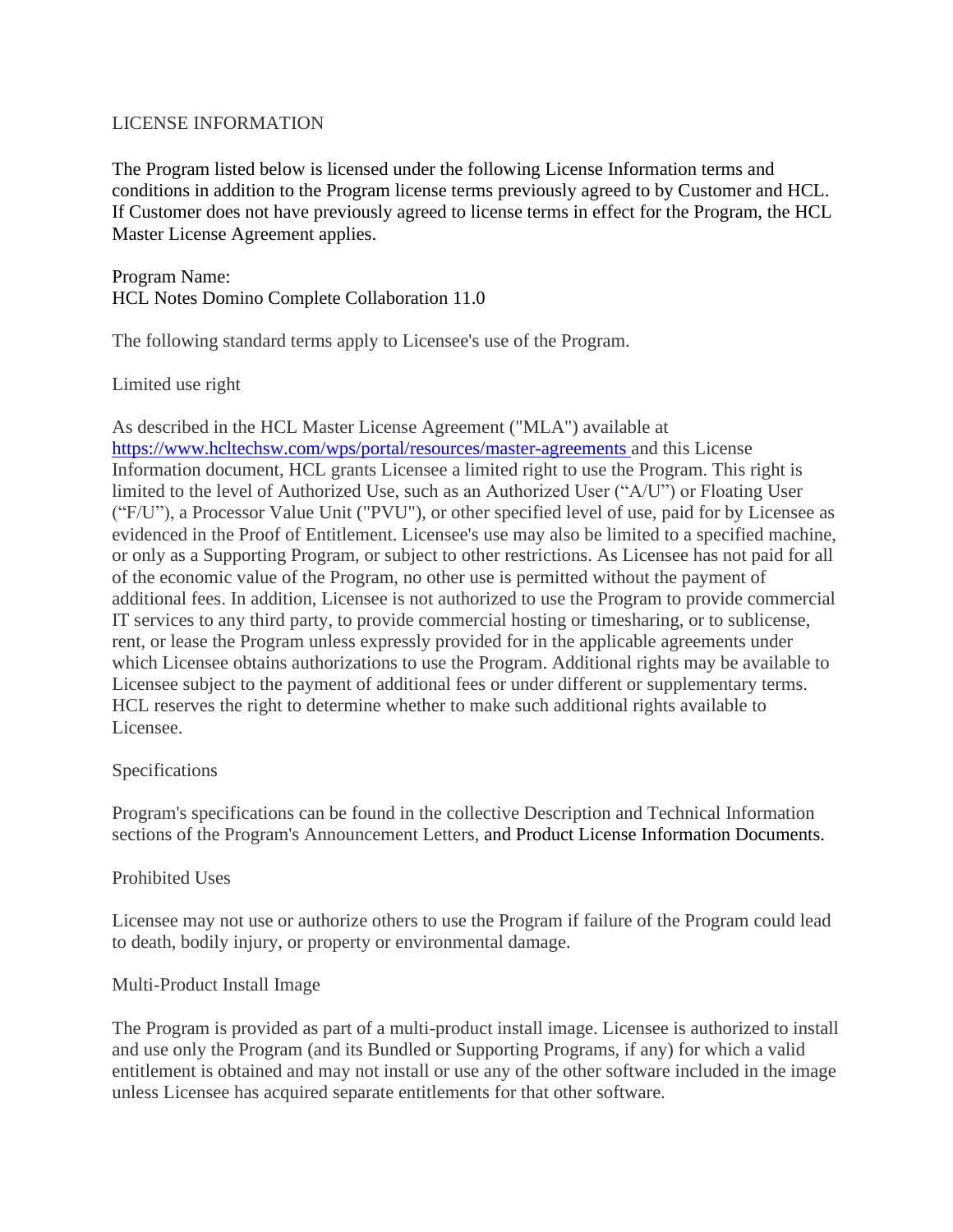### Supporting Programs

Licensee is authorized to install and use the Supporting Programs identified below. Licensee is authorized to install and use such Supporting Programs only to support Licensee's use of the Principal Program under this Agreement. The phrase "to support Licensee's use" would only include those uses that are necessary or otherwise directly related to a licensed use of the Principal Program or another Supporting Program. The Supporting Programs may not be used for any other purpose. A Supporting Program may be accompanied by license terms, and those terms, if any, apply to Licensee's use of that Supporting Program. In the event of conflict, the terms in this License Information document supersede the Supporting Program's terms. Licensee must obtain sufficient entitlements to the Program, as a whole, to cover Licensee's installation and use of all of the Supporting Programs, unless separate entitlements are provided within this License Information document.

The following are Supporting Programs licensed with the Program:

HCL Domino HCL Notes HCL Client Application Access HCL Domino Designer HCL Verse On-Premises HCL Traveler HCL Nomad HCL Notes Dictionaries HCL Sametime HCL Connections (only the permitted functions of the Profiles and Files components as set forth below) HCL Connections Content Manager Connector for Notes HCL Domino AppDev Pack InstallShield Tuner for Notes HCL mail Add-in HCL mail Add-on SwiftFile for HCL Notes IBM DB2 Enterprise Server Edition

Supporting Programs Detail

If Licensee uses the Google Web Search feature of the Program, Licensee acknowledges that Google, Inc., owns all right, title and interest, including without limitation all intellectual property rights, in and to the Google Web Search Service (including Google's search engine technology and Google brand features, and excluding items licensed by Google from third parties), and that Licensee does not acquire any right, title, or interest in or to the Google Web Search Service (including Google's search engine technology and Google brand features) by using this feature.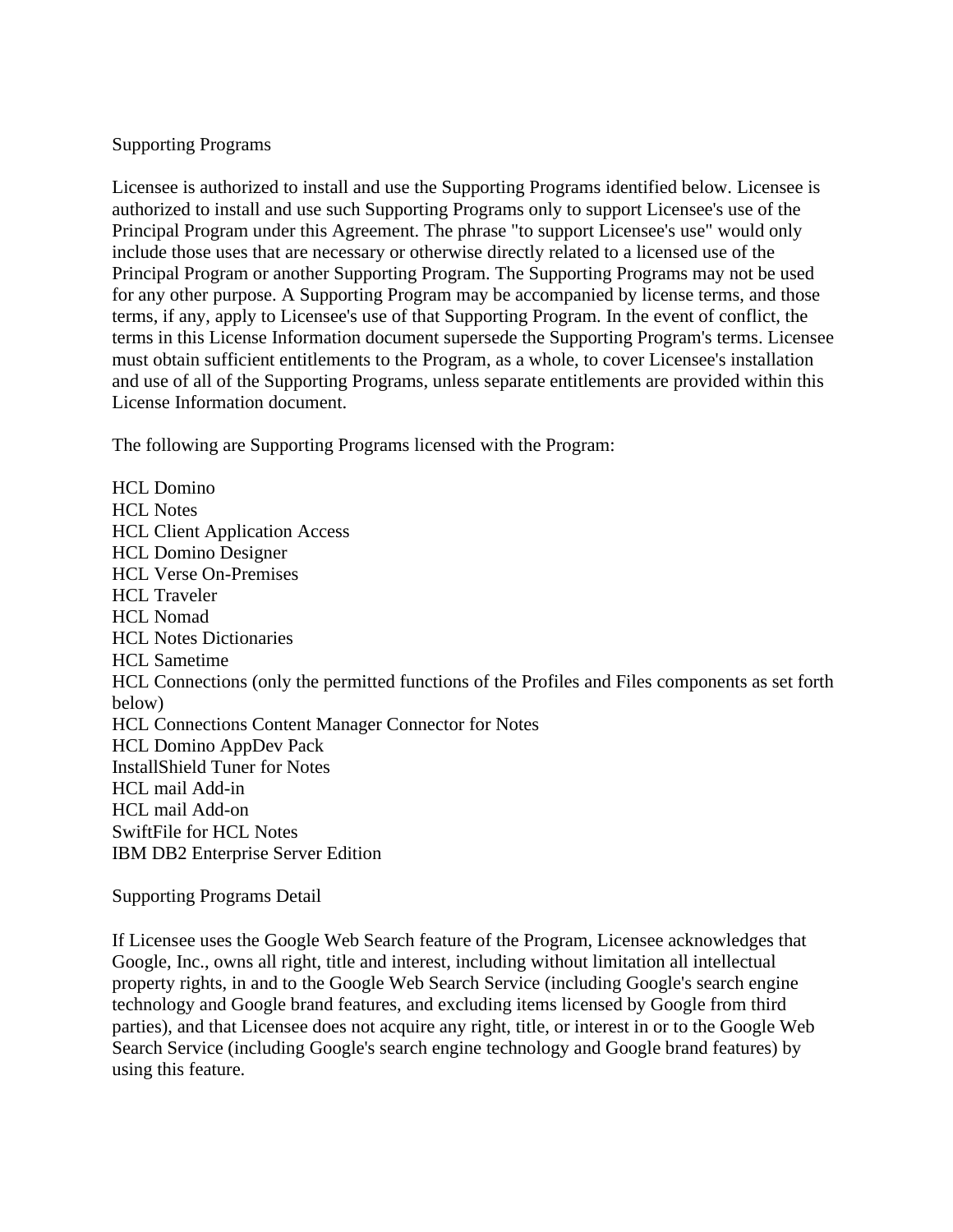If Licensee uses the Yahoo! Web Search feature of the Program, Licensee must review and agree to be bound by the Terms of Service set forth at: http://info.yahoo.com/legal/us/yahoo/utos/utos-173.html. If Licensee uses the Yahoo! Web Search feature of the Program in a country other the United States, Licensee must review and agree to be bound by the Terms of Service applicable to such country set forth at http://world.yahoo.com/.

Permitted Components

Notwithstanding any provision in the Agreement, Licensee is permitted to use only the following components or functions of the identified Bundled or Supporting Program: Files (of HCL Connections) Profiles (of HCL Connections) IBM DB2 Enterprise Server Edition can only be used with HCL Traveler

#### Prohibited Components

Notwithstanding any provision in the Agreement, Licensee is not authorized to use any of the following components or functions of the Program: Access to File Transfer (of HCL Sametime) Screen Capture (of HCL Sametime) Multiple Communities (of HCL Sametime) External users (of HCL Sametime) Embedded Audio/Video features (of HCL Sametime) External conferencing integration (of HCL Sametime)

**Privacy** 

Licensee acknowledges and agrees that HCL may use cookie and tracking technologies to collect personal information in gathering product usage statistics and information designed to help improve user experience and/or to tailor interactions with users in accordance with the HCL Privacy Statement, available at

[https://www.hcltechsw.com/wps/portal/resources/master-agreements.](https://www.hcltechsw.com/wps/portal/resources/master-agreements)

### Redistributables

If the Program includes components that are "Redistributable", they will be identified in the REDIST file that accompanies the Program. In addition to the license rights granted in the Agreement, Licensee may distribute the Redistributables subject to the following terms: 1) Redistribution must be in object code form only and must conform to all directions, instruction and specifications in the Program's accompanying REDIST or documentation; 2) If the Program's accompanying documentation expressly allows Licensee to modify the Redistributables, such modification must conform to all directions, instruction and specifications in that documentation and these modifications, if any, must be treated as Redistributables; 3) Redistributables may be distributed only as part of Licensee's application that was developed using the Program ("Licensee's Application") and only to support Licensee's customers in connection with their use of Licensee's Application. Licensee's Application must constitute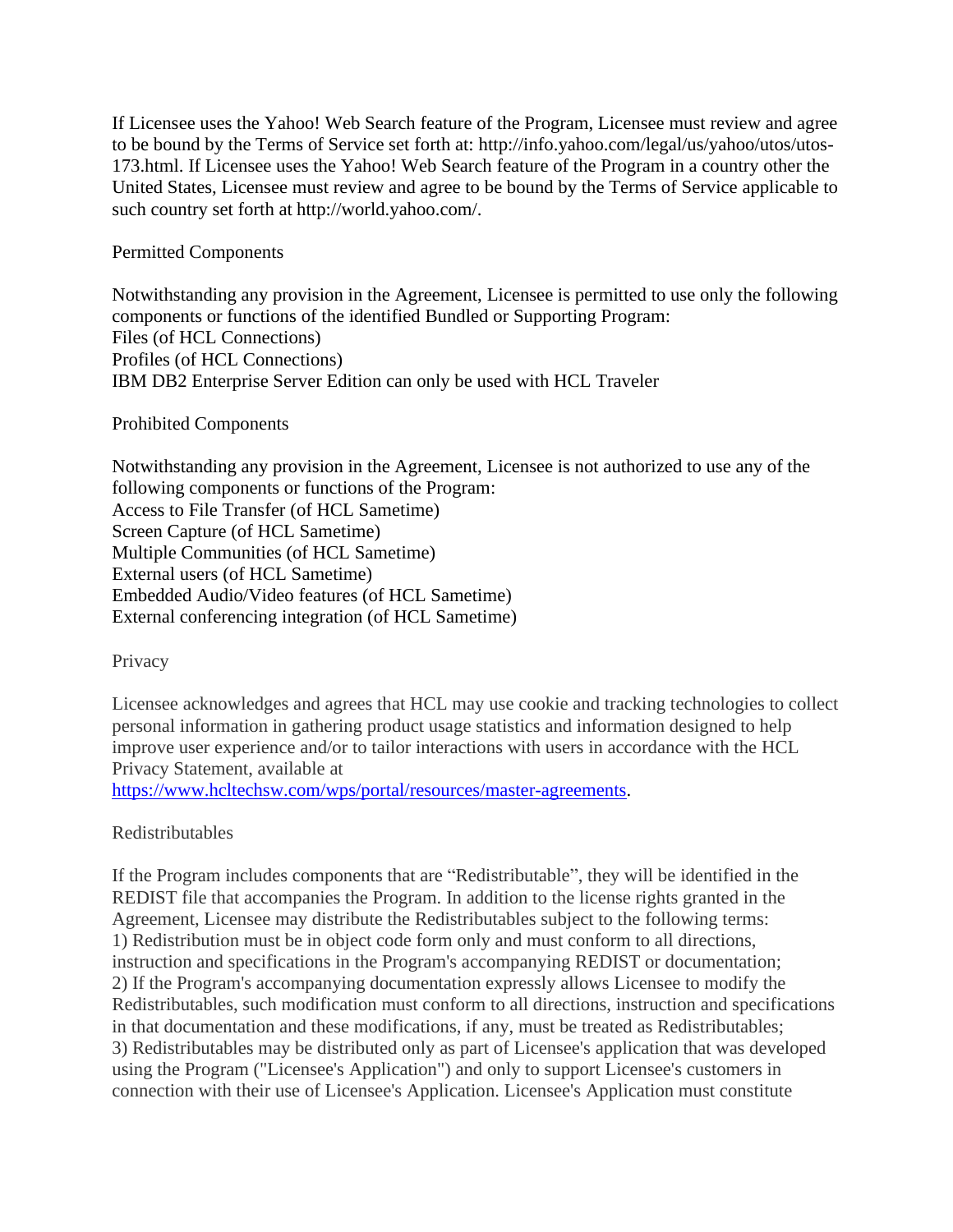significant value add such that the Redistributables are not a substantial motivation for the acquisition by end users of Licensee's software product;

4) If the Redistributables include a Java Runtime Environment, Licensee must also include other non-Java Redistributables with Licensee's Application, unless the Application is designed to run only on general computer devices (for example, laptops, desktops and servers) and not on handheld or other pervasive devices (i.e., devices that contain a microprocessor but do not have computing as their primary purpose);

5) Licensee may not remove any copyright or notice files contained in the Redistributables; 6) Licensee must hold HCL, its suppliers or distributors harmless from and against any claim arising out of the use or distribution of Licensee's Application;

7) Licensee may not use the same path name as the original Redistributable files/modules;

8) Licensee may not use HCL's, its suppliers or distributors names or trademarks in connection with the marketing of Licensee's Application without HCL's or that supplier's or distributor's prior written consent;

9) HCL, its suppliers and distributors provide the Redistributables and related documentation without obligation of support and "AS IS", WITH NO WARRANTY OF ANY KIND, EITHER EXPRESS OR IMPLIED, INCLUDING THE WARRANTY OF TITLE, NON-

INFRINGEMENT OR NON-INTERFERENCE AND THE IMPLIED WARRANTIES AND CONDITIONS OF MERCHANTABILITY AND FITNESS FOR A PARTICULAR PURPOSE; 10) Licensee is responsible for all technical assistance for Licensee's Application and any modifications to the Redistributables; and

11) Licensee's license agreement with the end user of Licensee's Application must notify the end user that the Redistributables or their modifications may not be i) used for any purpose other than to enable Licensee's Application, ii) copied (except for backup purposes), iii) further distributed or transferred without Licensee's Application or iv) reverse assembled, reverse compiled, or otherwise translated except as specifically permitted by law and without the possibility of a contractual waiver. Furthermore, Licensee's license agreement must be at least as protective of HCL as the terms of this Agreement.

Source Components and Sample Materials

The Program may include some components in source code form ("Source Components") and other materials identified as Sample Materials. Licensee may copy and modify Source Components and Sample Materials for internal use only provided such use is within the limits of the license rights under this Agreement, provided however that Licensee may not alter or delete any copyright information or notices contained in the Source Components or Sample Materials. HCL provides the Source Components and Sample Materials without obligation of support and "AS IS", WITH NO WARRANTY OF ANY KIND, EITHER EXPRESS OR IMPLIED, INCLUDING THE WARRANTY OF TITLE, NON-INFRINGEMENT OR NON-INTERFERENCE AND THE IMPLIED WARRANTIES AND CONDITIONS OF MERCHANTABILITY AND FITNESS FOR A PARTICULAR PURPOSE.

For Source Components and Sample Materials listed in a Program's REDIST file, Licensee may redistribute modified versions of those Source Components or Sample Materials consistent with the terms of this license and any instructions in the REDIST file.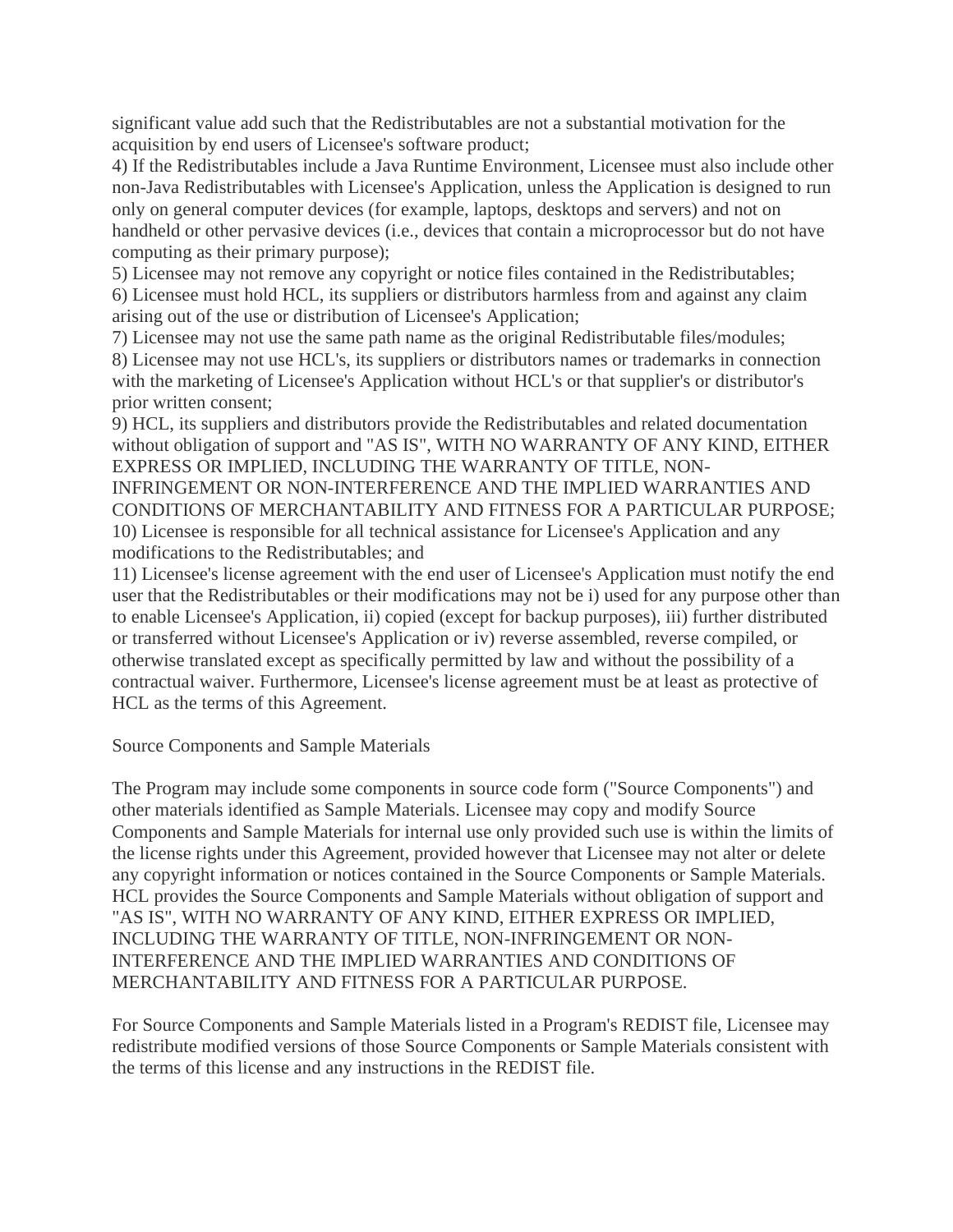### Export and Import Restrictions

This Program may contain cryptography. Transfer to, or use by, users of the Program may be prohibited or subject to export or import laws, regulations or policies, including those of the United States Export Administration Regulations. Licensee assumes all responsibility for complying with all applicable laws, regulations, and policies regarding the export, import, or use of this Program, including but not limited to, U.S. restrictions on exports or reexports.

# Third Party Data and Services

The Program may contain links to or be used to access third party data services, databases, web services, software, or other third party content (all, "content"). Access to this content is provided "AS-IS", WITH NO WARRANTY OF ANY KIND, EXPRESS OR IMPLIED, INCLUDING THE WARRANTY OF TITLE, NON-INFRINGEMENT OR NON-INTERFERENCE AND THE IMPLIED WARRANTIES AND CONDITIONS OF MERCHANTABILITY AND FITNESS FOR A PARTICULAR PURPOSE. Access can be terminated by the relevant third parties at their sole discretion at any time. Licensee may be required to enter into separate agreements with the third parties for the access to or use of such content. HCL is not a party to any such separate agreements and as an express condition of this license Licensee agrees to comply with the terms of such separate agreements.

The following units of measure may apply to Licensee's use of the Program.

# Authorized User

Authorized User is a unit of measure by which the Program be licensed. An Authorized User is a unique person who is given access to the Program. The Program may be installed on any number of computers or servers and each Authorized User may have simultaneous access to any number of instances of the Program at one time. Licensee must obtain separate, dedicated entitlements for each Authorized User given access to the Program in any manner directly or indirectly (for example: via a multiplexing program, device, or application server) through any means. An entitlement for an Authorized User is unique to that Authorized User and may not be shared, nor may it be reassigned other than for the permanent transfer of the Authorized User entitlement to another person.

### Floating User

A Floating User is a unit of measure by which the Program can be licensed. A Floating User can access a limited or unlimited pool of licenses, dependent on the contracted licensing volume between Customer and HCL. When a Floating User wishes to run the application, it requests a license from licensee's relevant FlexNet central license server. If a license is available, the license server allows the application to run.

If no license is available, and if licensee has included "Overdraft" in the license terms, the license server allows the application to run and raise an overdraft billing request.